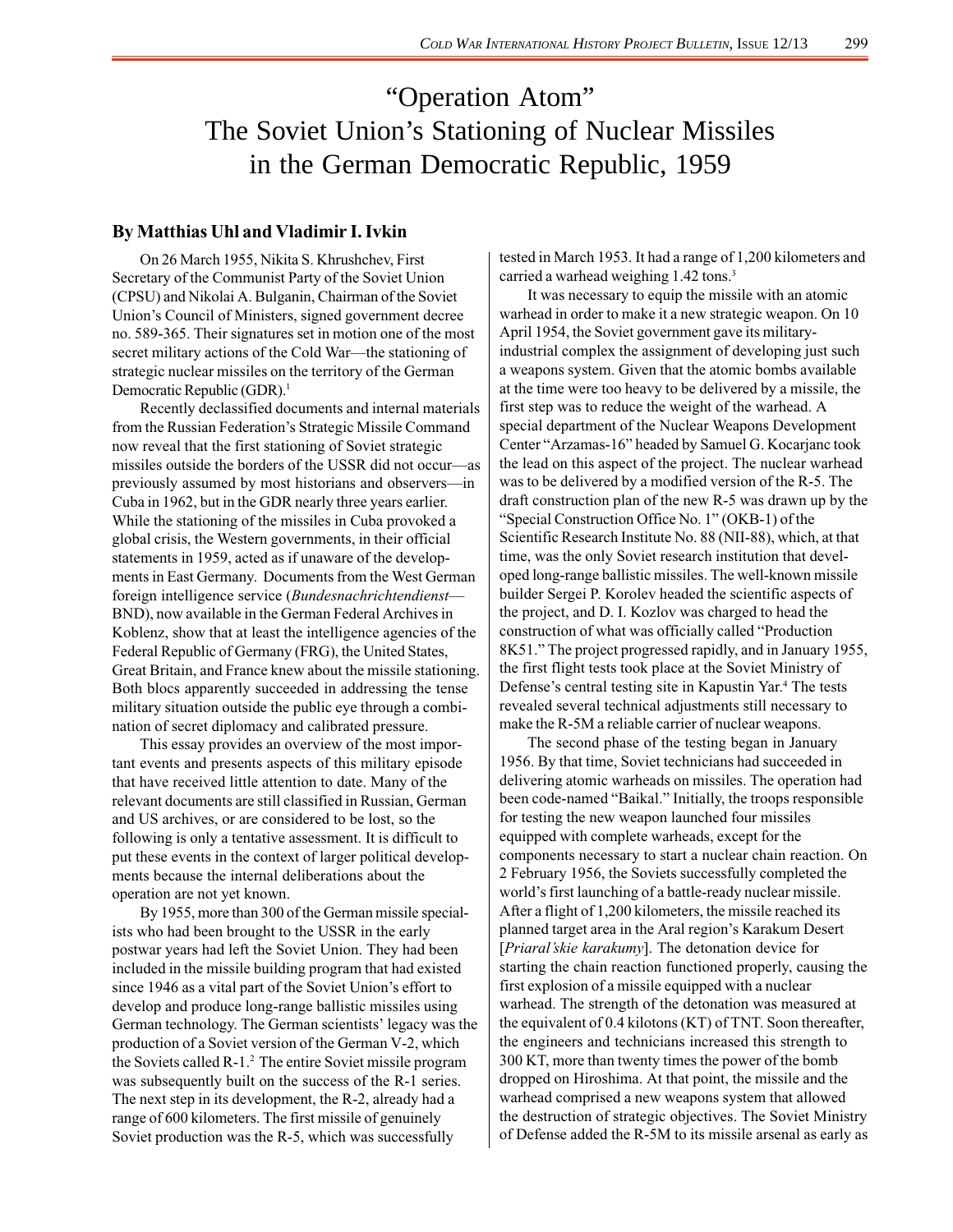#### 21 June 1956.<sup>5</sup>

The new weapon, officially called a first-generation mid-range strategic missile, had a length of 20.8 meters, a diameter of 1.65 meters, and a weight of 28 tons. The missile was driven by a liquid propulsion system that used liquid oxygen and alcohol, which created a thrust of 44 tons and was therefore able to carry the 1,400 kilogram warhead up to a maximum distance of 1,200 kilometers. The missile would hit its target after a maximum flying time of 637 seconds. The navigational system of the missile functioned on the basis of inertial navigation and was guided by radio transmission to correct deviations from the missile's proper flight path. The average margin of error of 1.5 kilometers was considered to be sufficiently accurate. It allowed the destruction of important political and economic centers as well as larger "soft" military targets.6

Even before the successful conclusion of the tests, the Soviets began working on designs for a deployment of the weapon. The planners in the Soviet Ministry of Defense responsible for the project were aware that the R-5, with a range limited to 1,200 kilometers, still had to be stationed outside the territory of the Soviet Union if the most important political, military, and economic centers of Western Europe were to be in reach. Between 1953 and 1955, special groups from the Soviet Ministry of Defense gathered information on potential deployment locations for R-1, R-2 and R-5 missiles during reconnaissance trips to

Romania, Bulgaria and the GDR. Due to the limited effectiveness of these weapon prototypes in a conflict situation, the military leaders decided against implementing these plans. The plans were, however, the starting point for the planned stationing of the R-5M missile outside the Soviet Union.<sup>7</sup>

In March 1955, the Soviet Ministry of Defense presented draft decree no. 589-365 for the USSR Council of Ministers' decision. The draft called for stationing battleready missile brigades of the Supreme High Command Reserve (RVGK) in the Trans-Caucasian Military Zone, the Far Eastern Military Zone, in the GDR and in Bulgaria. While the Soviet Foreign Ministry was instructed to obtain the agreement of the Bulgarian government for stationing missiles on its territory, this procedure was not followed in the GDR. There the missile brigade was apparently to be integrated into the Group of Soviet Forces in Germany, which were considered to have extraterritorial status. The Soviet Union therefore saw no reason to consult with its ally about the intended stationing.<sup>8</sup> In fact, as far as can be documented, the Soviet military apparently kept the stationing of the R-5M in the GDR a secret from their East German ally.<sup>9</sup>

Although Khrushchev and Bulganin signed the decree on 26 March 1955, its implementation was delayed repeatedly. The most important causes for this delay were repeated problems in producing the R-5M in sufficient

## Announcing **The Machiavelli Center (CIMA)**

After many years of close but informal cooperation, last year a group of Italian Cold War historians decided to set up a formal arrangement in order to coordinate their research projects and link their efforts to the international programs studying the same historical period. This led to the creation of an inter-university center, The Machiavelli Center (CIMA), which unites a number of departments from the Universities of Florence, Padua, Pavia, Perugia, Roma Tre, and Urbino. The project centers around the activities of the Dipartimento di Studi sullo Stato of the University of Florence. Planned activities include conferences, publications and internships. Those interested to know more about its activities can write to dinolfo@unifi.it, leonuti@etr.it, guderzo@unifi.it. See also the CIMA website at http://www.machiavellicenter.net.

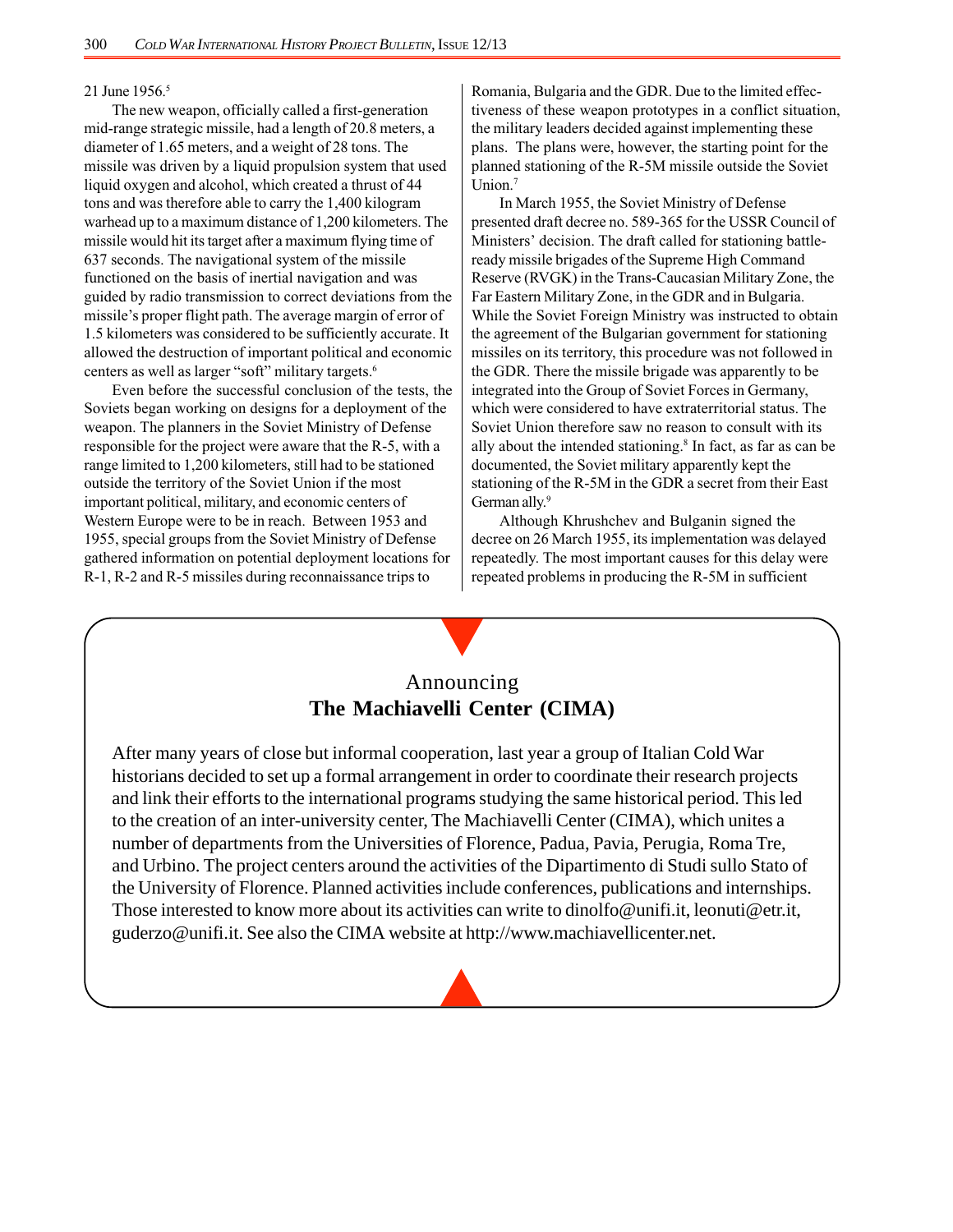numbers, which made it impossible to equip the troops as planned. It was not until 1957 that the first strategic nuclear missile was actually introduced to the Soviet armed forces.10 By that time, plans for stationing the R-5M in the GDR had solidified. In addition to the Operations Division of the General Staff of the Soviet Army, the Staff of the Missile Troops also took part in preparing the operation. In early 1957, Maj.-Gen. P. P. Puzik, acting head of the Operations Division of the Missile Troops, received the order from the head of the Main Operations Administration of the General Staff, Lt.-Gen. A. O. Pavlovski, to choose proper stationing locations for the R-5M in the GDR. A few days later, Puzik traveled to the staff of the Group of the Soviet Forces in Germany, near Wünsdorf. From there he began his search for the best locations. These locations would ideally be in thinly populated areas, be easy to guard, and, if possible, have a good railway connection for unloading the equipment necessary for the operation. In the end, he chose the towns of Fürstenberg on the Havel and Vogelsang. Planning proceeded under the utmost secrecy. Puzik, for example, was not allowed to make any drawings during his inspection tour. The exact map of the planned sites was only developed after his return to the Operations Division of the Soviet General Staff.11

The troops chosen for the stationing—the 72nd RVGK Engineer Brigade of the Soviet Army—were considered to be elite troops with experience in Germany. The 72<sup>nd</sup> RVGK Engineer Brigade had been formed in 1946 in Thuringia. On Stalin's orders, the core of the future Soviet missile troops practiced launching V-2s at Berka, near Sonderhausen. The goal of the exercises was the practical testing of six V-2 rockets in Peenemünde in October 1946.<sup>12</sup> Because Stalin feared diplomatic problems due to this obvious violation of the 1945 Potsdam Accords, the first launch of the rocket took place in Kapustin Yar in 1947.

In the ensuing years, the unit tested not only a steady stream of new models of missiles but also practiced the first tactical variations of the use of missile weapons. The unit alternated between simulating the destruction of industrial areas and political centers. The brigade was still primarily a testing unit since the inaccuracy and low levels of explosive power of conventional warheads made their effective use in battle unlikely. The experience gathered from the tests was used primarily to analyze the most applicable methods for missile attacks and to develop the necessary command and troop structures.<sup>13</sup>

Once the 72<sup>nd</sup> Engineer Brigade had been designated for stationing in the GDR, the military preparation for the operation began immediately. From March 1957 on, the first of the brigade's three artillery units was equipped with the R-5M weapons system. Just one month later, the special unit responsible for the construction and use of atomic warheads, the 23rd Field Construction Brigade, was formed within this division. The other two artillery units continued to deploy the outdated R-1 and R-2 missiles. The entire brigade took part in an exercise in the summer of 1957, in the course of which the troops were ordered to show

actions of an engineer brigade during the attack of an army group. During the exercises, the brigade's 650<sup>th</sup> Missile Unit launched two R-5M missiles.

During the following year, the 72nd Engineer Brigade underwent a number of restructuring measures. At that point, the 635<sup>th</sup> and 638<sup>th</sup> Artillery Units, designated for stationing in the GDR, received new nuclear missiles. At the same time, the construction brigade necessary for the use of the warheads, soon renamed the Mobile Missile Technical Base, was established. In addition, the brigade developed a strenuous training schedule in order to master the awe-inspiring weapons system. By the end of 1958, the 72nd Engineer Brigade had launched a total of eight R–5M missiles in preparing for the stationing. At this point, the missiles were equipped with nuclear warheads that could carry the equivalent of 300 kilotons of TNT to any type of strategic target in an attack.<sup>14</sup>

In early summer 1958, the USSR to build storage and housing areas for the warheads, missile technology, and the soldiers, while preparing the troops for their transfer. These preparations were carried out in extreme secrecy. Only Soviet soldiers worked on the construction sites— German construction companies did not participate in the project. Rumors were spread that the new facilities were being constructed to train East German army troops with the Soviet troops stationed in Germany.15 In spite of the caution exercised, the Soviets made a fatal mistake in the beginning phase of the project. The trucks used to transport construction materials bore the marking "ATOM" prominently displayed on the rear. By the time that the Soviet troops noticed the mistake, it was already too late. The West German intelligence service (BND) learned of the unusual events taking place in the Fürstenberg/Vogelsang area from its agents, mostly civilians working in the Soviet garrisons as well as agricultural workers and foresters who had access to the restricted area.<sup>16</sup>

In fact, the secrecy employed by the Soviets came back to haunt them. The local population, including those that were working for BND, became suspicious about the exclusive use of Red Army construction crews and the unusual practice of strictly separating the Soviet garrisons. In September 1958, an agent code-named "V-16800" reported that the large-scale transport of construction material "is connected with the construction of a rocket launching base in the region around Vogelsang, Templin, and Groß Dölln."17 The BND's evaluation of this report rated it a C-3, meaning "dependable source/probably true information." Although this report shows signs of having been processed, no further clues are available as to the impact of this information, because the relevant documents are still classified in Bonn and Pullach.18 Nevertheless, the report provided Western intelligence services with information about the Soviet deployment plans before the first missiles had even reached the GDR.

The Soviet military continued its preparations, however, since it still assumed the operation to be a secret. By the end of 1958, the construction work necessary for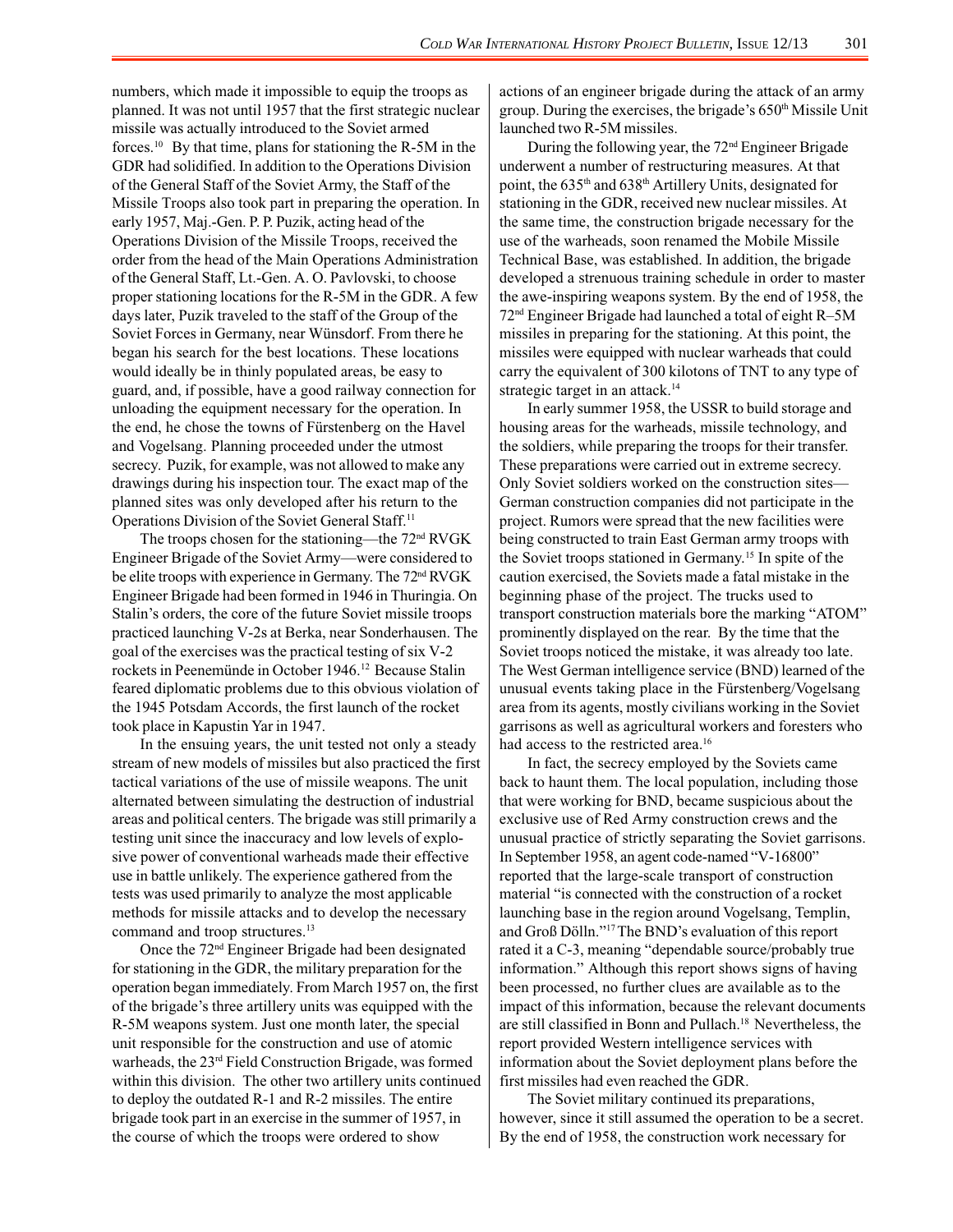stationing the missiles and their crews was nearing completion, and in November-December 1958, the 72nd Engineer Brigade prepared for its transfer to the GDR. Since only enough space existed thus far for two divisions, the third division was transferred to Gvardeysk in the Königsberg region. The remaining staff of the brigade, the  $635<sup>th</sup>$  and  $638<sup>th</sup>$  Missile Units as well as the  $349<sup>th</sup>$  and  $432<sup>nd</sup>$ Mobile Missile Technical Bases, began their secret transport of soldiers and equipment to the GDR.19

Efforts to maintain secrecy, such as firing all German workers in the Vogelsang and Fürstenberg garrisons, were increased.20 Nonetheless, at the end of January 1959, agent V-9771 reported to his contact in the BND the arrival of parts of the 635<sup>th</sup> Missile Unit. He reported that a transport of the Soviet Army had arrived at the train route between Lychen and Fürstenberg. At the center of the transport, soldiers had moved "very large bombs" with the help of caterpillar tractors. It seems clear that this was the movement of R-5M components. Avoiding the main roads, the equipment, now covered in tarpaulin, was then taken to the back side of the Kastaven Lake military base near Fürstenberg.<sup>21</sup>



*R-5M Missile Picture Courtesy of Matthias Uhl*

The staff of the brigade as well as the  $349<sup>th</sup>$  Mobile Missile Technical Base were stationed with the 635<sup>th</sup> Division in Fürstenberg, in the immediate vicinity of the command center of the Second Soviet Tank Guard Army. The  $638<sup>th</sup>$  Division and its accompanying  $432<sup>nd</sup>$  Mobile Missile Technical Base were stationed twenty kilometers away, in the neighboring village of Vogelsang.<sup>22</sup> Each of the two missile divisions controlled two artillery battalions, outfitted with a launching ramp for firing the R-5M, including the necessary ground equipment. Each launching ramp was equipped for three missiles at that time; in total four launching units and 12 missiles were ready for deployment in the GDR. In addition to the aforementioned equipment, each division had a transport battalion, a unit to fuel the missiles, and a guidance battalion. This last group had the task of increasing the accuracy of the missile through the use of radio control. To this end, the guidance battalion employed a guidance device designed to reduce the missile's tendency to veer to one side or the other.<sup>23</sup>

The missiles, however, were not fully ready for battle. They still lacked the necessary nuclear warheads, which arrived in the GDR only in mid-April 1959. The warheads, officially labeled "generators" for the trip, were brought by train under heavy guard to the military airport at Templin. In the nights thereafter, they divided the Mobile Missile Technical Bases among the bunkers designed for them in the area around Vogelsang and Fürstenberg. On 29 April, an incident occurred that is not described in any detail in the material available at the time this article was written. But it is clear that during the transport of the nuclear weapons, the head of the 432nd Mobile Missile Technical Base, Lt.- Maj. S. I. Nesterov was demoted and relieved of command on the spot by Lt.-Gen. M. K. Nikolski, the head engineer for the 12th Central Division, responsible for the warheads.<sup>24</sup>

Once the nuclear warheads had arrived, the 72<sup>nd</sup> RVGK Reserve Brigade was finally ready for battle. At the beginning of May 1959, the Commander of the Group of Soviet Forces in Germany, M. V. Zakharov, personally told Khrushchev that the missiles were ready for use.25 At that point, the brigade, which reported directly to Khrushchev and the General Staff, was in position to report that it was ready to "assume the planned launching position and fulfill the designated tasks."26

Since the relevant documents are not accessible, one can only speculate as to the possible targets assigned to the missile brigade. It seems likely, however, that four missiles were aimed at the UK. The US-British "Thor" missiles stationed in Yorkshire and Suffolk were to be destroyed by the Soviet nuclear missiles in the case of a crisis. For the first time, moreover, the most important US air bases in Western Europe were also within range of the Soviets' weapons. The bombers stationed in Western Europe carrying US nuclear weapons, the most important element in the strategy of massive retaliation, were thus in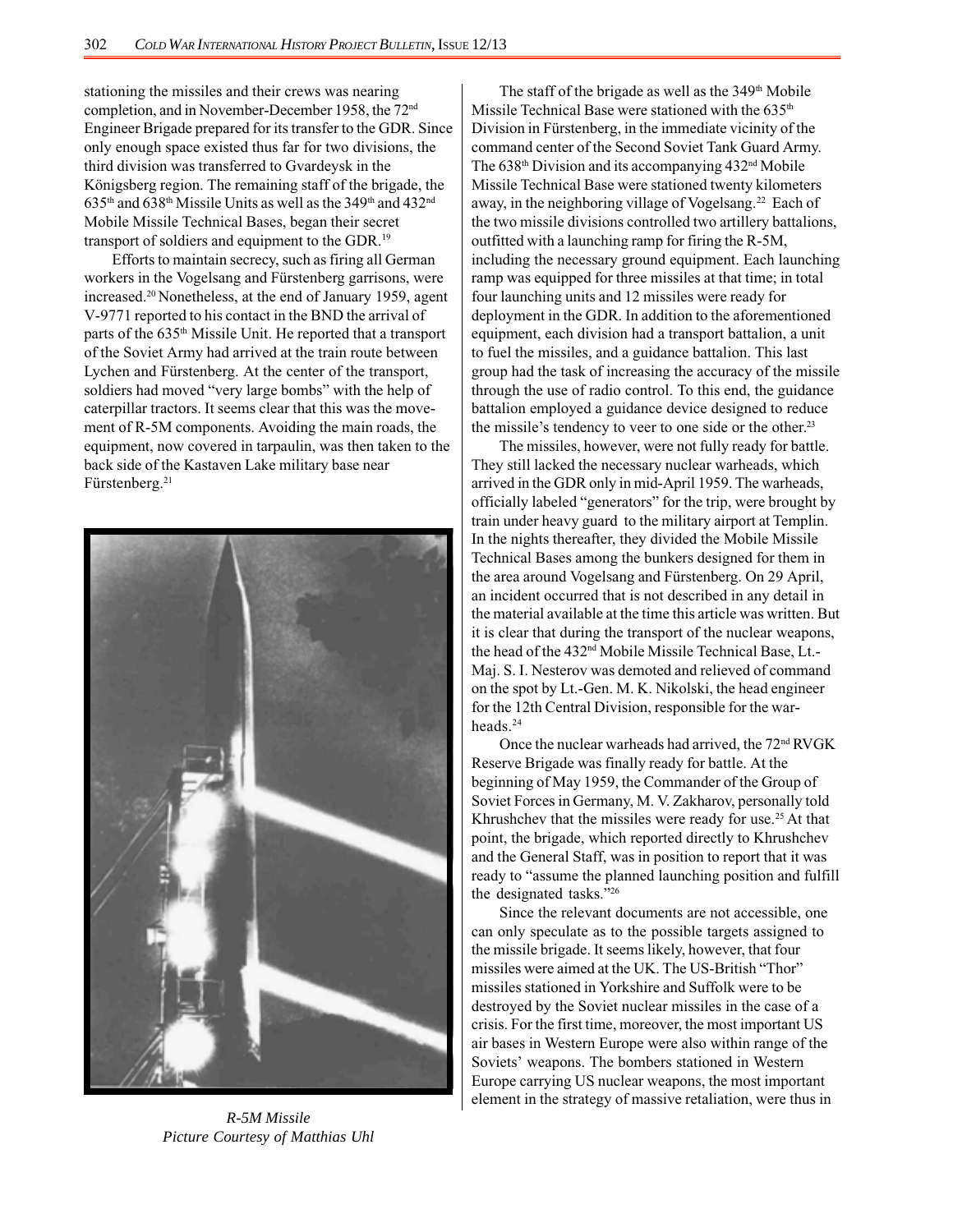danger of a surprise attack. A third military option was also conceivable: Western Europe could be cut off from its US protector in the event of war by the destruction of the Atlantic harbors. It is also certain that missiles were aimed at population centers in Western Europe, such as London, Paris, Bonn and the Ruhr, and Brussels.<sup>27</sup> The establishment of another Soviet missile base in Albania could have completed the Soviet's strategy. From this base in the harbor city of Vlorä, Rome and NATO's Southern European Headquarters in Naples could be targeted.<sup>28</sup>

Although a formidable number of the Soviet Union's battle-ready nuclear missiles were located in GDR territory at the time,29 this fact alone should not be viewed as an aggressive move on Khrushchev's part. His central interest was to improve the Soviets' strategic position in the case of a potential conflict. At the time of the Suez Crisis, Soviet politicians and military planners had to recognize that they did not have the military capacity to threaten Western Europe in order to exert pressure in the case of a crisis. This strategic disadvantage, which the Soviets considered decisive, was to be eliminated through the stationing of R-5M nuclear missiles in the GDR. At the same time, it can be assumed that the nuclear forward guard of the USSR was supposed to reduce the US nuclear advantage that had existed up to that point. Since the Soviet Union was not in a position militarily to match the alleged threat of the Strategic Air Command, it responded by stationing nuclear missiles.

Meanwhile, the brigade in the GDR perfected its readiness through repeated launch drills. For security reasons, training took place only at night. Since the unit was very motivated politically and also enjoyed comparatively comfortable material conditions, they succeeded in reducing the preparation time for a launch from thirty to five hours. This increased performance guaranteed a high state of readiness, but technical problems repeatedly emerged. The substitute used for the highly volatile fuel component liquid oxygen continued to caused problems. Without refueling, the missiles were not mission-ready for longer than thirty days.<sup>30</sup>

After the BND had gathered the first bits of information about the stationing of the 72nd Engineer Brigade at the beginning of 1959, the information flow increased in the spring of that year. The continued construction work exclusively carried out by Soviet units, the strict cordoning-off of the construction sites, and the forest surroundings necessary for hiding the missile troops, as well as the close military observation by machine gun posts—all of this caused the local population to speculate frequently that the Russians were building missile-launching bases in the area. The BND informants in the area quickly passed these rumors on to the intelligence organization's center in Pullach.31 But the West German intelligence service was by no means the only such agency active in the area where the 72nd Missile Brigade was stationed. US, British and French intelligence agencies, as well as two others that have yet to be identified, attempted to gather information

about the unusual activities in the Fürstenberg/ Vogelsang region.32 Despite this concentration of intelligence agents from NATO countries on such limited territory, the documentary evidence thus far available suggests that information on the nuclear missile deployments may not have reached top-level policymakers in the US until late 1960. It was not until then that US intelligence agencies had even reached firm conclusions on the GDR deployment. Indeed, the CIA believed that Soviet missiles were still in the GDR as of early 1961!<sup>33</sup>

The Soviet missile base in the GDR provided Khrushchev with an important means to back up his Berlin ultimatum—whether or not its deployment was known among Western policymakers. The Soviet leader reiterated this threat in a conversation in Moscow on 23 June 1959 with W. Averell Harriman: "It would take only a few Soviet missiles to destroy Europe: One bomb was sufficient for Bonn and three to five would knock out France, England, Spain and Italy. The United States would be in no position to retaliate because its missiles could carry a warhead of only ten kilograms whereas Russian missiles could carry 1,300 kilograms."34

The Western military alliance hence had to make it clear to the Soviets that there would be no compromise on the status of Berlin. The core of this tactic was NATO's 1959 contingency plan "Live Oak," designed to assure Western Allied rights in Berlin. The crisis scenario developed in the context of "Live Oak" foresaw a continual escalation of military force applied in Berlin in the case of a military conflict. The possibilities ranged from an armed invasion of the GDR by US military units to reach Berlin to nuclear retaliatory strikes.35

Unfortunately, it is impossible to determine at this time whether the presence of the battle-ready Soviet missiles in the GDR played any role in this contingency planning of the Western plans and tactics in the Geneva negotiations that began in May 1959. Uncertainty about Soviet missile deployments (whether Intercontinental or Intermediaterange ballistic missiles) heightened Western concerns that a political crisis over Berlin that turned into a military confrontation could put the UK and Western Europe at risk.36 Certainly that problem made negotiations seem more urgent. But that uncertainty had been in the air for months before the completion of the GDR deployment. It seems highly doubtful that IRBM deployments in the GDR had an impact on decisions on the Berlin negotiations, especially when one considers that the intelligence community did not complete its assessment of the data on the GDR until the last days of the Eisenhower administration.<sup>37</sup>

Khrushchev, however, probably did not intend an escalation of the crisis to reach the point of a war. The Soviet premier's tactics in the Berlin Crisis were much more bluff-oriented. For Khrushchev, the nuclear missiles in the GDR might have served as a special "trump" in the game of power poker. At no point, however, was the Soviet leader prepared to risk a World War III over Berlin.38 When he recognized that a military conflict would develop in the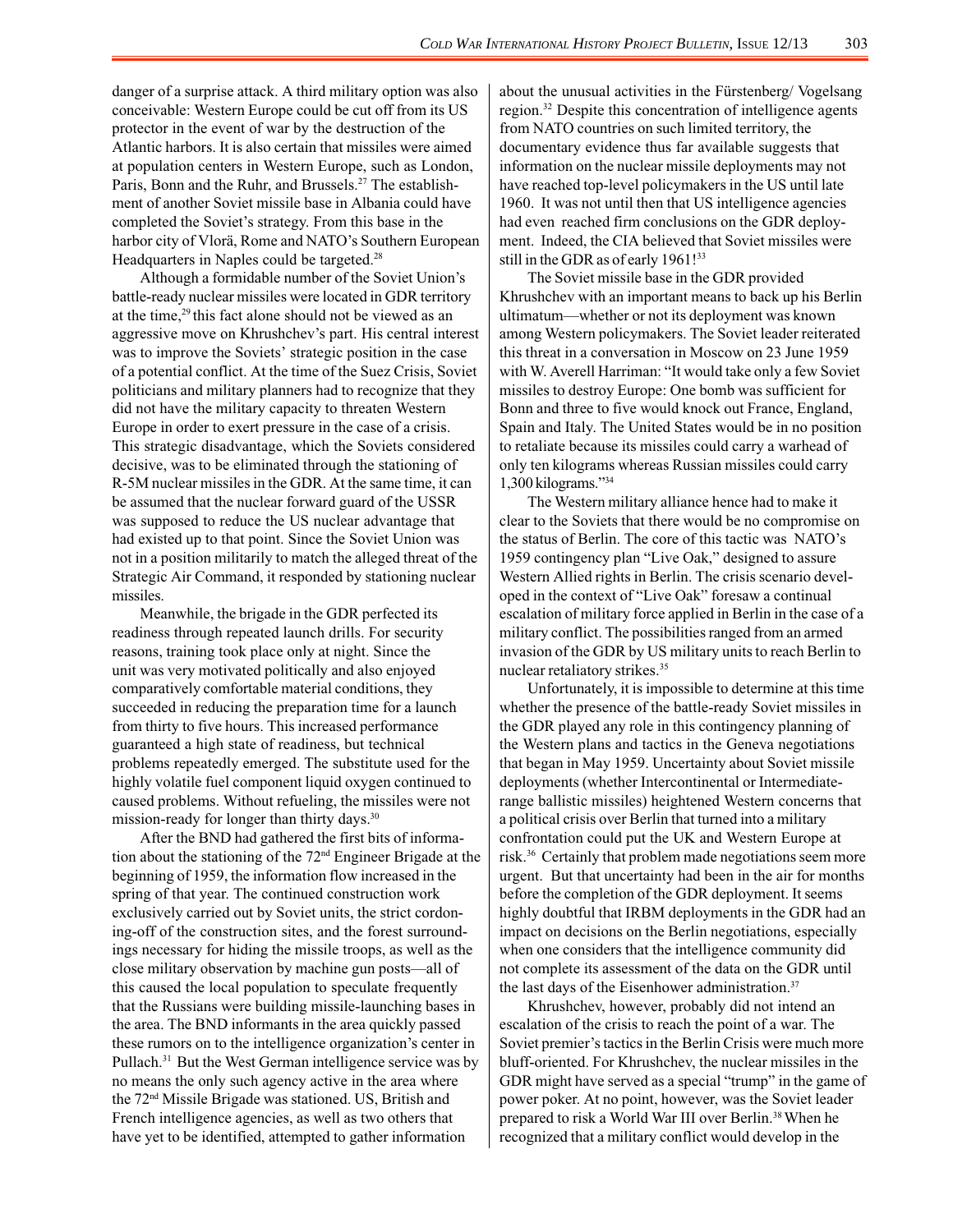case of continued confrontation, Khrushchev moved to pull back his missiles stationed in the Soviets' front guard—perhaps intended (but not noticed) as a visible symbol of a relaxation of tensions.

In August 1959, the missile unit left its positions in the GDR in great haste. The officers and the soldiers of the unit, many of whom had hoped to be stationed in the GDR for a long term and had already begun to develop plans for a life in East Germany, were taken completely by surprise by the order to relocate. Within the span of a few weeks, the missiles were moved to the area around Kaliningrad on the Baltic coast. Paris and London were once again outside the range of the R-5M.39

Even today, most of the officers and soldiers of the 72nd Engineer Brigade who took part in the stationing and withdrawal are unable to explain the hasty retreat of the missile unit. They suspect, however, that the retreat to the Soviet territory was based on political motives.<sup>40</sup> In fact, the withdrawal occurred just as Eisenhower and Khrushchev announced their decision to exchange visits, with Khrushchev to visit the US in September. With détente in the air, the Soviet leader may have worried that it would be awkward for Soviet policy if the US discovered the missiles in Germany. Given that two years later the Soviet leader launched "Operation Anadyr," the stationing of Soviet nuclear weapons on Cuba, Khrushchev's motives in deploying and removing nuclear missiles in the GDR raises intriguing questions—which only further access to the relevant archives will help to answer. Was "Operation Atom" a prelude to "Operation Anadyr"?

# \*\*\*

## **DOCUMENT STATEMENT BY THE CENTRAL COMMITTEE OF THE COMMUNIST PARTY OF THE SOVIET UNION AND THE COUNCIL OF MINISTERS OF THE USSR ON THE TRANSFER OF THE 72ND ENGINEER BRIGADE TO EAST GERMANY, 26 MARCH 1955**

#### **Top Secret**

Return to Group Number 1 of the Special Division of the Administrative Section of the Council of Ministers of the Soviet Union within 24 hours required

## **Central Committee of the Communist Party of the Soviet Union and Council of Ministers of the USSR**

Decision of 26 March 1955 Top Secret Moscow, The Kremlin

About Measures to Increase the Battle-Readiness of the Engineer Brigades of the Supreme Command Reserve Units.

With the goal of increasing the battle-readiness of the engineer brigades of the Supreme Command's Reserve Units, the Central Committee of the Communist Party of the Soviet Union and the Council of Ministers of the Union of Soviet Socialist Republics have decided that:

The Defense Ministry of the Soviet Union (Comrade Zhukov) is assigned with carrying out the following measures:

1. From 1955 to 1956, four engineer brigades of the Supreme Command Reserve Units are to be transferred to areas that correspond with the plans for their battle deployment:

A. The 72nd RVGK [*Rezerv Verchovnogo Glavnokomandovanija*—Reserve of the High Command] Engineer Brigade is to be transferred to the territory of the GDR and is to be incorporated into the troops of the Soviet military forces in Germany;

B. The 73rd RVGK Engineer Brigade is to be transferred to the territory of the People's Republic of Bulgaria, and the Foreign Ministry of the USSR (Comrade Molotov) is to gain the agreement of the Bulgarian government to this stationing;<sup>41</sup>

C. The 90<sup>th</sup> RVGK Engineer Brigade is to be transferred to the territory of the Trans-Caucasian Military Zone;

D. The 85<sup>th</sup> RVGK Engineer Brigade is to be transferred to the Far Eastern Military Zone

2. The 72nd, 73rd, 85th, 90th and 233rd Engineer Brigades of the RVGK are to be brought up to full strength and are to be fully staffed, and armed with the necessary special weaponry and technology.

3. The 80th RVGK Engineer Brigade is to be transformed into a training unit for engineer brigades RVGK, and will be responsible for training the new non-commissioned officers and soldiers for all engineer brigades, as a substitute for those released to the reserves.

It is to be guaranteed that the training unit for RVGK engineer brigades can be transformed into battle-ready engineer brigades RVGK. In this instance, the specialists necessary for training the replacements coming from the reserves are to be left out of the transformation process. The training unit for RVGK engineer brigades is to be stationed on the territory of the Central State Artillery Range.<sup>42</sup>

4. The size of the Soviet Army is to be increased by 5,500 men in order to guarantee that the measures listed in points 2 and 3 are carried out.

5. In the period 1955-56, the Ministry of Defense of the USSR is allowed to use 30 R-1 and 18 R-2 missiles that have passed their maximum guaranteed storage life in the reserve of the Ministry of Defense to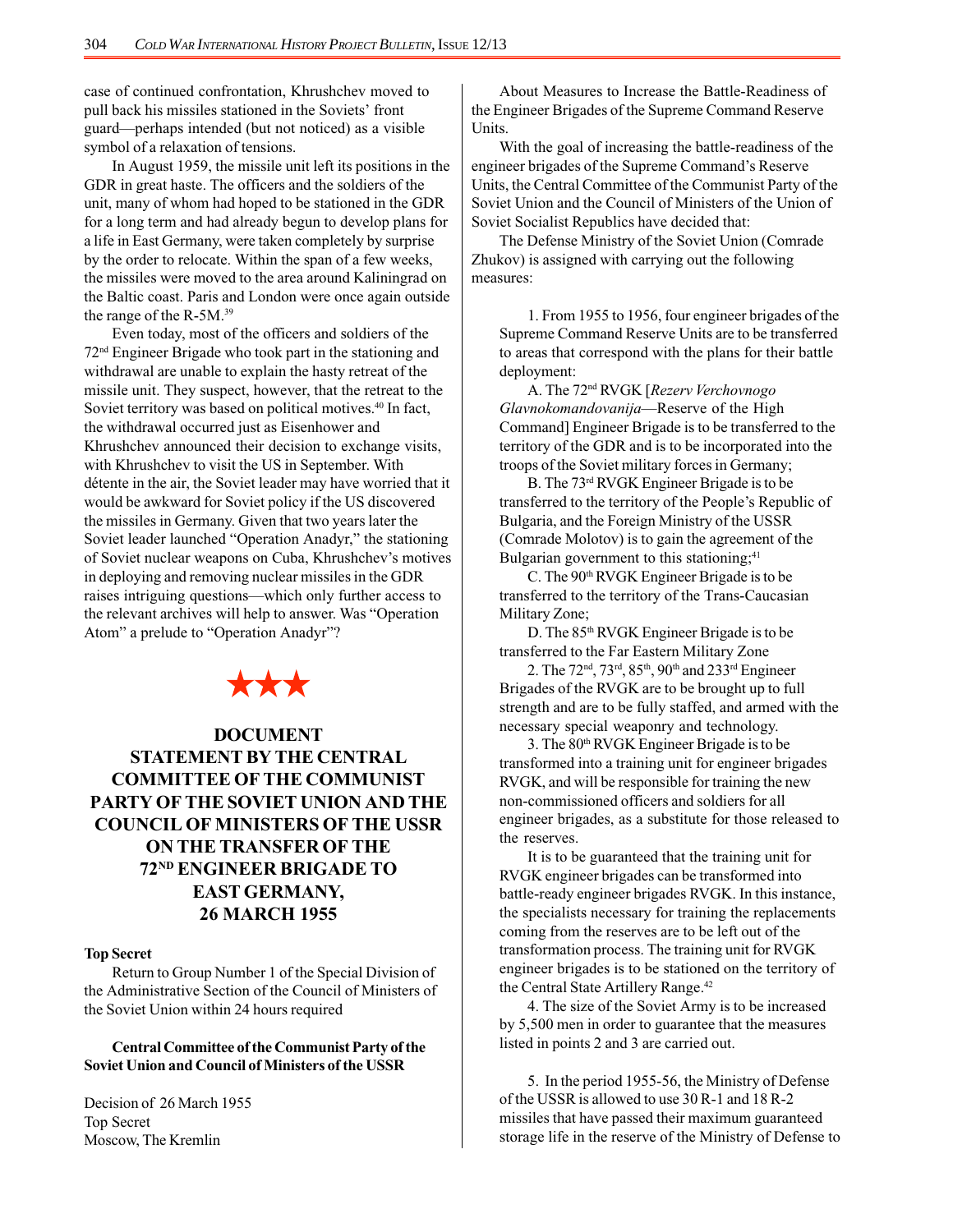improve the battle training of the 7 engineer brigades.

The Secretary of the Central Committee The Chairman of the of the Communist Party of the Soviet Union, Council of Ministers of the USSR,

## **N. Khrushchev N. Bulganin**

—————

*[Source: Archive of the President of the Russian Federation (AP FR), Moscow, Register 93 (Documents with Decisions of the Council of Ministers of the USSR for the Year 1955) as printed in* Pervoe raketnoe soedinenie vooruzennych sil strany: Voenno-istoriceskij ocerk *(Moscow: CIPK, 1996), pp. 208-209. Translated from Russian for the CWIHP by Matthias Uhl.]*

. . . . . . . .

*Dr. Matthias Uhl recently defended his dissertation on "*Stalin's V-2: The Transfer of German Missile Technology to the USSR and the Development of the Soviet Missile Production, 1945-49." *He is currently a research fellow at the Berlin office of the Institute for Contemporary History (Munich), working on a larger documentation project on the 1958/62 Berlin Crisis.*

*Dr. Vladimir I. Ivkin is a Russian historian.*

<sup>1</sup> See "Decision of the Central Committee of the Communist Party of the Soviet Union and the Council of Ministers of the Soviet Union, Nr. 589-365," Top Secret*,* 26 March 1955, printed in *Pervoe raketnoe soedinenie vooruzennych sil strany: Voenno-istoricesky ocerk* (Moscow: CIPK, 1996), pp. 208-209. The original is located in the *Archiv Prezidenta Rossijskoj Federacii* [Archive of the President of the Russian Federation, Moscow, AP RF], Register 93 (Documents with Decisions of the Council of Ministers of the USSR for 1955).

2 On the activity of the German missile specialists in the Soviet Union, see Jürgen Michels, *Peenemünde und seine Erben in Ost und West: Entwicklung und Weg deutscher Geheimwaffen*, (Bonn: Bernard & Gräfe, 1997); Ulrich Albrecht, Andreas Heinemann-Grueder and Arend Wellman, *Die Spezialisten: Deutsche Naturwissenschaftler und Techniker in der Sowjetunion* (Berlin: Dietz, 1992). The author is currently working on a monograph on the same topic that will soon appear under the title: *Stalins V-2: Der Transfer der deutschen Raketentechnik in die UdSSR, 1945-1955.*

3 See *Raketno-kosmiceskaia korporacia "Energiia" imeni S. P. Koroleva* (Moscow: RKK "Energija", 1996), pp. 31-51; T. Kochran, U. Arikin, R. Norris and Dz. Sends, *Jadernoe vooruzenie SSSR* (Moscow: IzDAT, 1992), pp. 230-233.

4 See M. A. Pervov, "Ballisticeskie rakety velikoj strany" *Aviacija i kosmonavtika: Vcera, segodnja, zavtra*, no. 7 (1998), pp. 17-23; see also A.V. Karpenko, A. F. Utkin and A. D. Popov, *Otecestvennye strategiceskie raketnye kompleksy* (Sankt-Peterburg: Nevskij bastion: Gangut, 1999), pp. 38-44.

5 See *Strategiceskoe jadernoe vooruzenie Rossii* (Moscow: IzdAT 1998), pp. 160-161, see also B. E. Certok, *Rakety i ljudi* (Moscow: Masinostroenie 1995), pp. 389- 390; *Jadernye ispytanija SSSR* (Moscow: IzdAT 1997), p. 147; *Chronika osnovnych sobytij istorii Raketnych vojsk strategiceskogo naznacenija* (Moscow: CIPK, 1996), p. 35.

6 See *Raketnye kompleksy*, p. 43f. see also S. G. Kolesnikov, *Strategiceskoe raketno-jadernoe oruzie* (Moscow: Arsenal-Press, 1996), p. 19-20.

7 See M. A. Pervov, *Raketnoe oruzie Raketnych vojsk strategiceskogo naznacenija* (Moscow: Violanta, 1999), p. 51.

8 See "The Decision of the Central Committee of the Communist Party of the Soviet Union and of the Council of Ministers of the USSR," no. 589-365, Top Secret, 26 March 1955, printed in *Pervoe raketnoe*, pp. 208-209.

9 During my interview with General Heinz Kessler, who was the Defense Minister for the GDR from 1985 to 1989, on 24 October 1999, Kessler stated: "The Soviet Army leadership did not give the GDR military leadership any information about the stationing of missiles in Vogelsang and Fürstenberg. In my position at the time as head of the GDR air force, I had no knowledge of any action of that type. Neither the GDR Defense Minister at the time, Willi Stoph, nor his first assistant, Lieutenant-General Heinz Hoffmann had received any information, as far as I know. In addition, in my later position as Defense Minister, this 1959 event was never mentioned in any way by the commander of the Group of Soviet Forces in Germany or the Supreme Command of the Warsaw Pact. This type of behavior matches my later experiences. The Soviet military, for example, never told us which Soviet installations in the GDR had nuclear weapons in storage during my time in that position."

10 See *Sozdateli raketno-jadernogo oruzija i veteranyraketaikij rasskazyvajut* (Moscow: CIPK, 1996), pp. 250- 252, see also *Voennyj enciklopediceskij slovar' Raketnych vojsk strategiceskogo naznacenija* (Moscow: Naucnoe izdatel'stvo "BRE", 1999), p. 619.

11 See *Pervoe raketnoe*, p. 124-125

<sup>12</sup> See Draft Decision for the Council of Ministers of the USSR, "About the Production of a Trial Series of Long-Range Missiles V-2 and Measures to Their Further Improvement," not dated (probably August 1946), Russian State Archive for Economics [RGAE], Moscow, Register 8157, Section 1, document 1149, sheet 126-128.

<sup>13</sup> See Ju. A. Jasin and N. K. Monachov, "Pervaja otecestvennaja" *Nezavisimoe voennoe obozrenie*, no. 3 (1998), p. 5; see also *Raketnye vojska strategi'eskogo naznacenija: Voenno-istoriceskij trud* (Moskva: RVSN, 1994), pp. 51-53; M. V. Sacharov, *Die Streitkräfte der*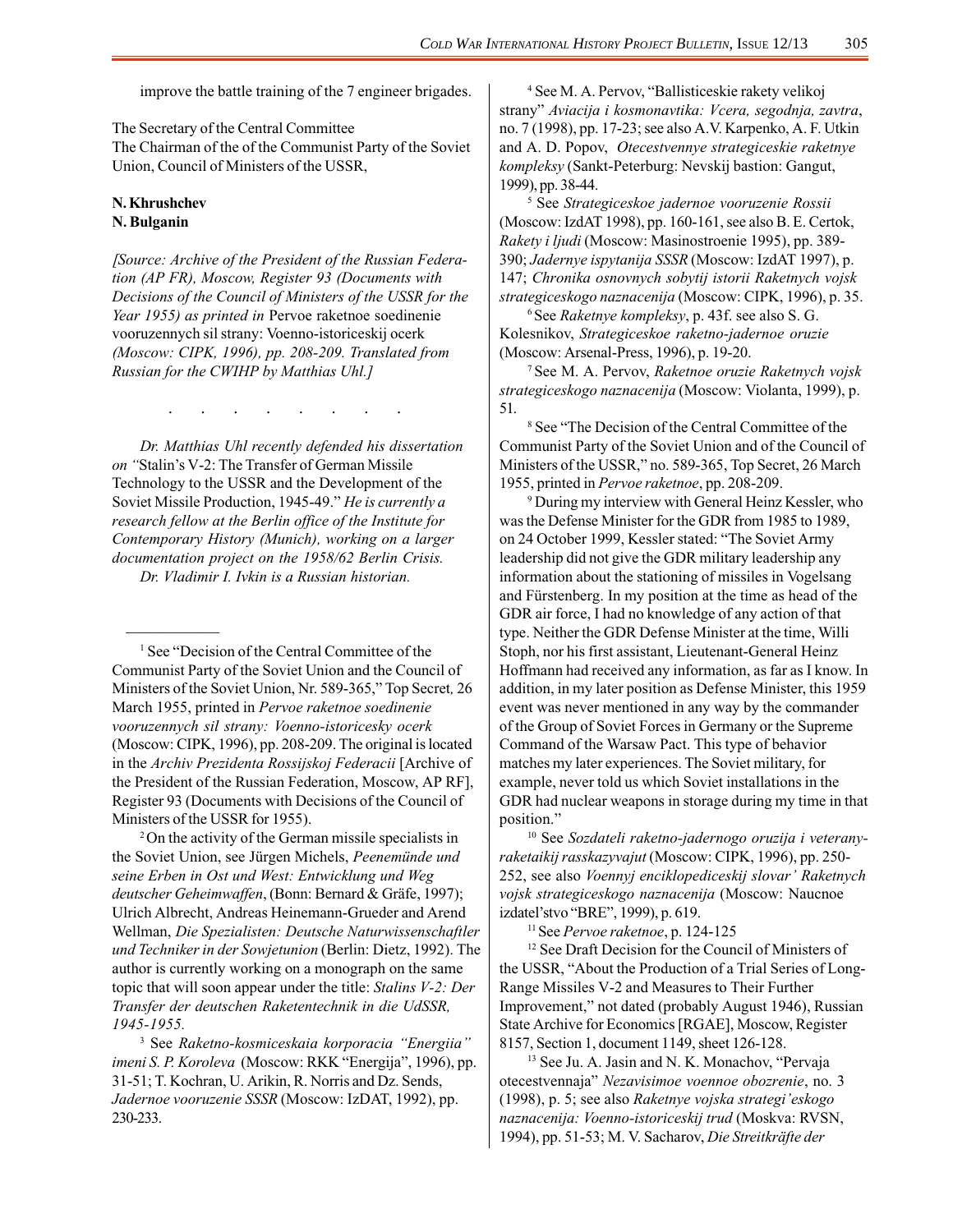*UdSSR: Abriß ihrer Entwicklung von 1918 bis 1968* (Berlin: Militärverlag d. DDR, 1974) p. 637.

14 See *Pervoe raketnoe*, pp. 11-13, see also M. A. Pervov, *Mezkontinental'nye ballisticeskie rakety SSSR i Rossii*: *Kratkij istoriceskij ocerk* (Moscow: [publisher not identified],1998), p. 29–30.

15 See Standortkartei der Militärischen Auswertung des BND: "Allgemeine Beobachtungen in Vogelsang, 22. Mai 1958 bis 11 August 1958", [Card Catalog of the BND's Military Evaluations: General Observations in Vogelsang], Federal Archives, Koblenz [henceforth BA Koblenz], Collection B 206/114, sheet 18-19.

<sup>16</sup> Ibid, sheet 18.

17 Ibid., report E 14136, mid-September 1958, BA Koblenz, collection B 206/114, sheet 20.

<sup>18</sup> See information sent to the author by the BND on 22 April 1998 and 4 May 2000.

<sup>19</sup> A. Bondarenko, "Osobaja tajna Vtoroj armii," *Aviacija i kosmonavtika: Vcera, segodnja*, *zavtra*, no. 7 (1998), pp. 24-25; also see *Pervoe raketnoe*, p. 13.

<sup>20</sup> Card Catalog of the BND's Military Evaluations: General Observations in Fürstenberg, report E 21235, late January, 1959, BA Koblenz, B 206/109, Sheet 6.

21 Ibid, sheet 6. The Soviets' procedures for unloading their cargo, which corresponded exactly to the instructions for transporting missiles of the R-5M category, also indicates that it was actually missiles being delivered at that time. See "Security Instruction to the Troop Section 15644 for Testing the R-5M and Other Analog Varieties," 31 July 1954, RGAE, Register 397, Section 1, Document 201, Sheets 101-112.

22 See *Pervoe raketnoe*, p. 13.

23 See Pervov, *Raketnoe oruzie*, p. 51; also see Slovar RVSN, p. 204-5.

24 See *Pervoe raketnoe*, p. 133-34.

25 See Bondarenko, "Osobaja tajna Vtoroj armii" p. 25.

<sup>26</sup> *Voenacal'niki Rakenych vojsk strategiceskogo naznacenija* (Moscow: CIPK, 1997), p.88.

27 See Wolfgang Bayer "Geheimoperation Fürstenberg," *Der Spiegel*, no. 3, 16 January 2000, p. 42-44; also see Bondarenko, "Osobaja tajna Vtoroj armii" p. 25-26.

28 See *Das Albanien des Enver Hocha*, "Arte" TV Production, 1997.

29 See *Raketnyj scit otecestva* (Moscow: CIPK, 1999), p. 68. In 1959, the missile troops of the Soviet Union had only 32 battle-ready atomic missiles at their disposal. All of them were R-5M model types. By 1960, they had two intercontinental missiles, model R-7A, as well as 36 medium-range missiles, model R-5M, and 172 R-12 missiles.

30 See Bondarenko, "Osobaja tajna Vtoroj armii" p. 26; *Pervoe raketnoe*, p. 120–22.

31 See *Standortkartei der Militärischen Auswertung des BND: Allgemeine Beobachtungen in Vogelsang, Februar-Juni 1959* [Card Catalog of the BND's Military Evaluations: General Observations in Vogelsang, February– June 1959], BA Koblenz, B 206/114, Sheets 25–29.

32 See *Standortkartei der Militärischen Auswertung*

*des BND: Allgemeine Beobachtungen in Fürstenberg, Meldung von USAREUR (United States Army in Europe),* April 1959, BA Koblenz, collection B 206/109, sheet 6; "Meldung von Aster," ibid; *Standortkartei der Militärischen Auswertung des BND: Allgemeine Beobachtungen Baustelle VOGELSANG - BURGWALL, Meldung von Narzisse, September 1959*, BA Koblenz, collection B 206/114, sheet 1. ASTER is the BND's code name for the British intelligence agency, and the information delivered to the BND by the French Foreign Intelligence Service was classified under the codename NARZISSE. In addition, there are the code names DIANA and BSSO, which have not yet been positively linked to a particular foreign intelligence service.

<sup>33</sup> Editor's Note: See "Intelligence Note: Deployment of Soviet Medium Range Missiles in East Germany," Memorandum from Hugh S. Cumming Jr (INR) to the Secretary of State, 4 January 1961, National Archives, Record Group 59, Lot 65D478: Records of the Special Assistant to the Secretary of State for Atomic Energy/Country and Subject Files Relating to Atomic Energy Matters, 1950-1962, box 5, 1961/USSR/Intelligence Reports.—I would like to thank William Burr (National Security Archive) for bringing this document to my attention.

34 Quoted in John Lewis Gaddis, *We Now Know: Rethinking Cold War History* (New York: Oxford UP, 1997), p. 242.

35 See William Burr, "Avoiding the Slippery Slope: The Eisenhower Administration and the Berlin Crisis, from 1958 to 1959," *Diplomatic History*, 18:2 (Spring 1994), pp. 177- 205; see also "Geheimoperation Fürstenberg" *Der Spiegel*, p. 46; see also Christian Bremen, *Die Eisenhower-Administration und die zweite Berlin-Krise 1958-1961* (Berlin: de Gruyter, 1998); John Lewis Gaddis, Philip H. Gordon, Ernest R. May, and Jonathan Rosenberg, eds. *Cold War Statesmen Confront the Bomb: Nuclear Diplomacy Since 1945* (Oxford: Oxford University Press, 1999), pp. 111-115.

36 Whatever data the West might have had on Soviet deployment in East Germany did not lead to a clear clamor among the Western European NATO members for corresponding MRBMs—only Turkey and Italy responded favorably responded to Eisenhower's offer for them. See Phil Nash, *The Other Missiles of October* (Chapel Hill: The University of North Carolina Press, 1997).

37 See footnote 33.

38 See Michael Jochum, *Eisenhower und Chruschtschow: Gipfeldiplomatie im Kalten Krieg 1955- 1960* (Munich, et al.: Schoenigh, 1996), p. 107; Vladislav Zubok and Constantine Pleshakov, *Inside the Kremlin's Cold War: From Stalin to Khrushchev* (Cambridge: Harvard University Press, 1996), p. 199.

39 See *Pervoe raketnoe*, pp. 122, 135; see also *Slovar RVSN*, p. 440.

40 Ibid., pp. 126, 135.

<sup>41</sup> The Bulgarians may have refused to grant their permission, because there are no references to a stationing of the 73rd Engineer Brigade RVGK in Bulgaria.